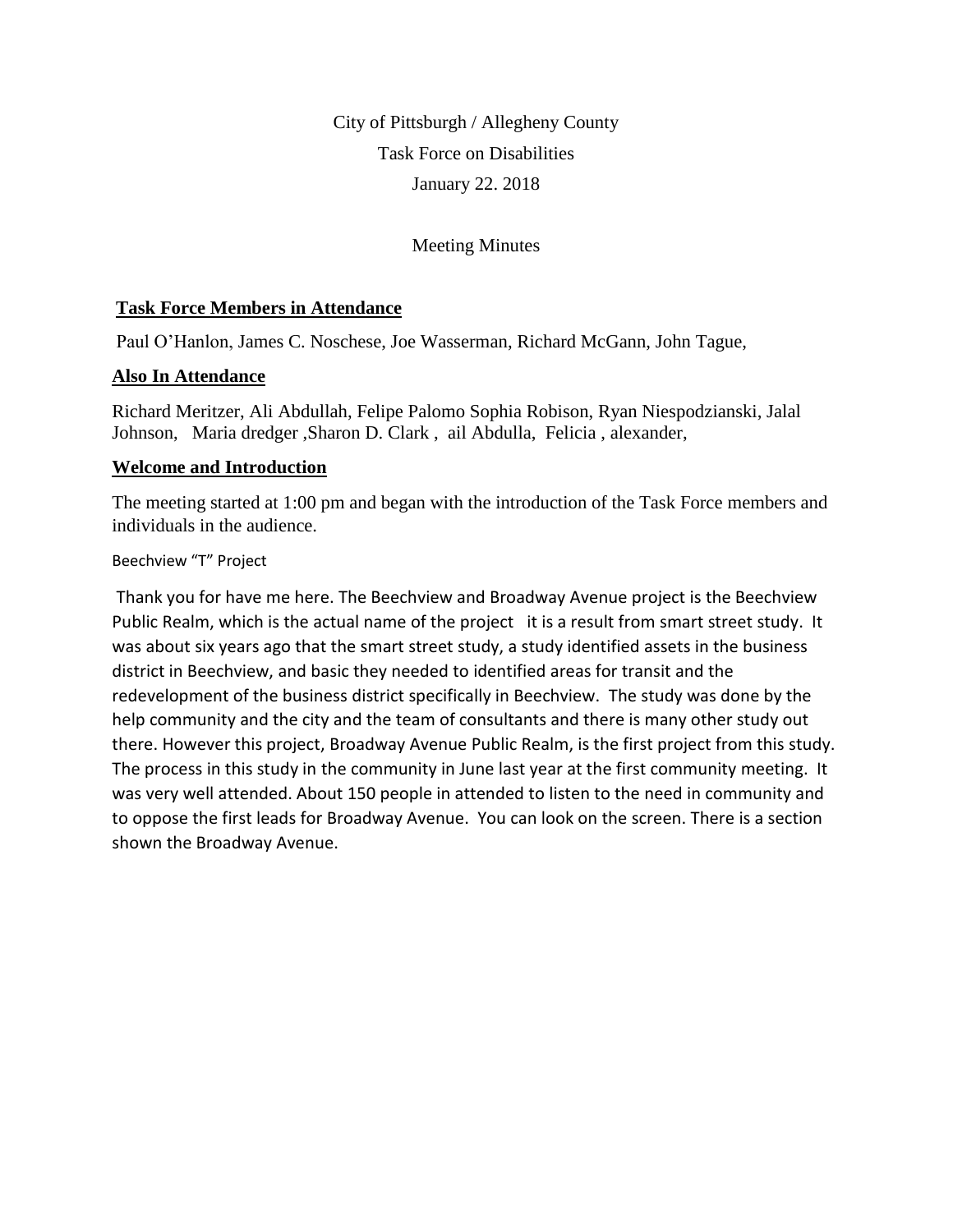In the business district, the location the t Red Line, the train goes on the street level. The line goes inbound and outbound and are shared lanes with the drivers. So cars and train share the same foot print inbound and outbound at each section. There is a scenario at the islands which each user of the t utilizes into the train. Unfortunately the islands are in between the parking lane and the driver's lane. The parking lane intersections transit via a Slip lane. A car can pass the train through the Slip lane and the islands become a hazard for pedestrian and users. The islands is only 3 feet wide when you get off the train on the islands. If you're not careful enough you can see a car right behind you when you get off the train. At the same time the community attacked many times how fast car flew down the avenues because of the width of the street. There is a special scenario with curb bumps with of 64 ft. in the business district. They is a very wide streets translate into drivers speeding. Another thing, the community feels unsafe at intersections because of the width of the Avenue and long crosswalks. There is a need to improve that and at the time it is call for a beautification of the streets scape. There will be new streets tree, new trash cans, new recycle cans and new city benches at the courtyard. This is the first thing we needed to identify and we will. At the front table there are some flyers for the next public meeting. We will be showing a similar presentation to what we are showing you today. Basically what we are presenting today is the first line North of Coast Avenue that shows the diagonal parking and the shared lanes and width the T and the parallel parking on the right side. On this next slide it is showing the new portal in the business district. Here the parallel parking starts on the right but right now we are painting a line on the driver's lane and the shared lanes with the T visually narrow. The lane for drivers and here really figuring the angle parking to a reverse angle parking. The reverse angle parking is much safer by many reasons. First it is safer for the drive to back out. In reverse angle parking it will be safer for the drivers to leave the parking spot once they merge into the drivers' lane. And the drivers who have a clear view leave the parking spot. And there are some new street tree in the existing tree pits. And there is no new tree pits pose they are be implanted in the existing tree pits. We are hoping to have this tree pits. Upgraded to ADA Standards. We are ADA tree grid turbid grill. And we are go to work with Richard on this aspect. L wanted to go to the outbound. It's going to be the first diagram to be to show you how to new stations Upgraded we have the stations at Belasco it is at the middle of the courtyard in Beechview. This diagram you see this outbound T stations at Belasco the red T train have two